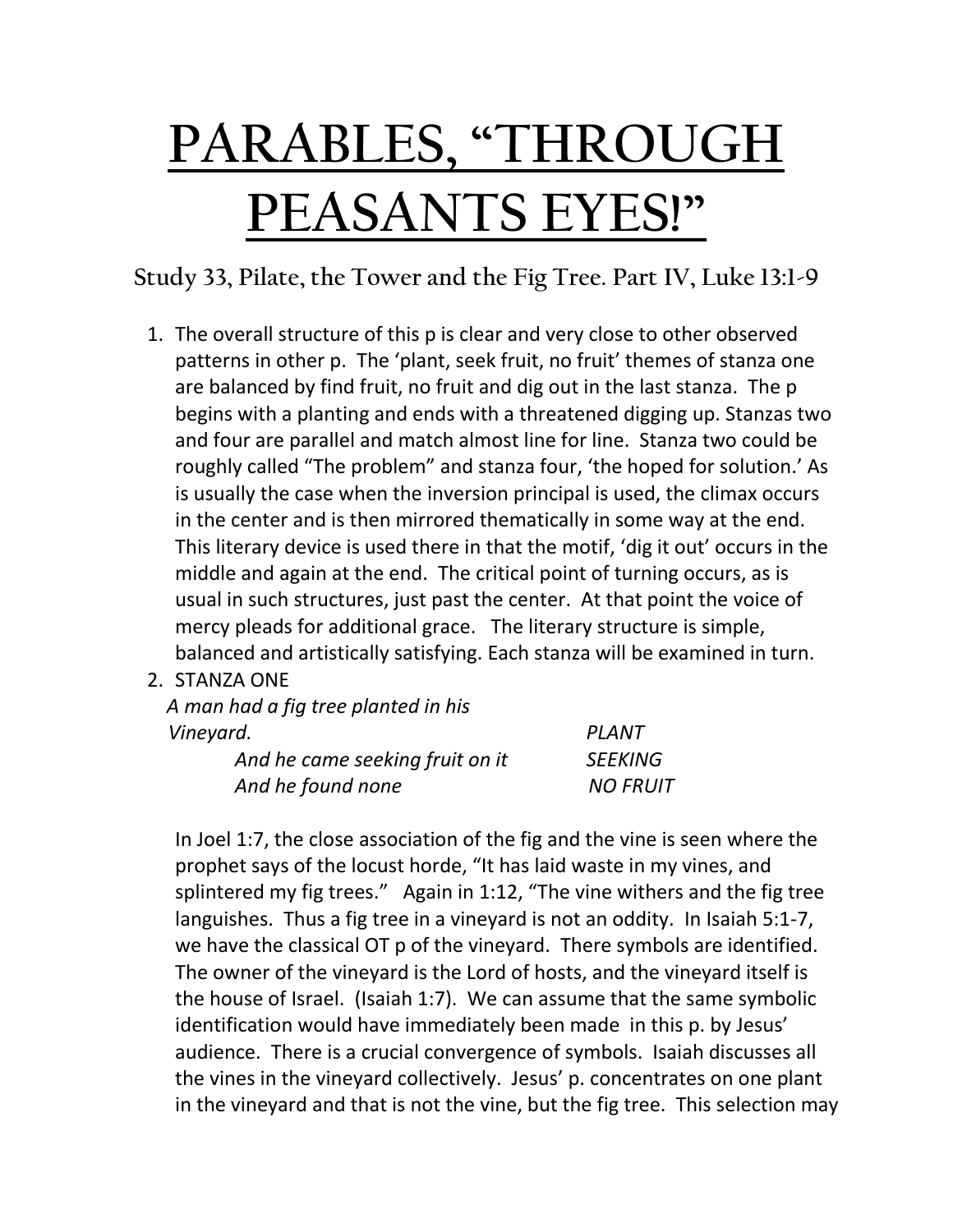be in order to draw attention that Jesus is now speaking about one particular tree and not the vineyard as a whole (In contrast to Isaiah). Also because the fig in Palestine bears fruit 10/12 months of the year, so almost at any time the owner can find fruit on it. In any case the grape vine and fig tree throughout the OT are closely associated and a symbol of peace. (Micah 4:4, Zech. 3:10). Then finally the fig in its first fruit is Hosea's symbol of pure, innocent, responsive people, "Like grapes in the wilderness, I found Israel Like the first fruit on the fig tree In its first seasons, I saw your fathers, 9:10. Also in 9:6, he failure to produce fruit is a symbol for idolatrous days in which Hosea lived. Thus Jesus could have had a variety of reasons for choosing a fig tree rather than a vine in this particular p.

- 3. Whenever there is a clear literary background for a p. it becomes crucial to see what Jesus does as He reworks well known material. (Remember the OT is the NT concealed and the NT is the OT revealed!) In this case the symbolism is unmistakable because is already identified in the prototype of Isaiah 5:7 and we find no reason to reject the same symbolism in this present p. Thus, the owner again God and the vineyard (not the tree) is "The house of Israel." The NT p. of the vineyard, (Luke 20:9-16) has some of the same background. In the NT, the text is specifically interpreted by the evangelist as spoken against the scribes and the chief priests….perhaps they thought that Jesus has spoken this p. against them. Thus the evangelist shares that the p is against the leadership of the nation, not the nation itself. In Isaiah's p. the vineyard, the nation is deliberately torn down by the owner (IS. 5:5-6), by contrast, the present p of the Barren Fig Tree, the master is concerned for the fruitfulness of the vineyard and thus asks some serious questions about that particular fig tree. It is unfruitful and is thus blessing strength from the vineyard itself by its continuing presence. He master acts to preserve the health of the vineyard, not to destroy it. Thus in harmony with the clear symbolism of Luke 20:9-16 and Isaiah 5:1-7, we would see the problem discussed in the p to be the crises of fruitless leadership within the nation of Israel itself (Monefiore).
- 4. The text also preserves an authentic note of traditional culture. The landowner of the past did not get his hands dirty. Even so in this story. The vineyard owner does not plant a fig, but rather has it planted. The point is the theologically insignificant, but gives a stamp of authenticity to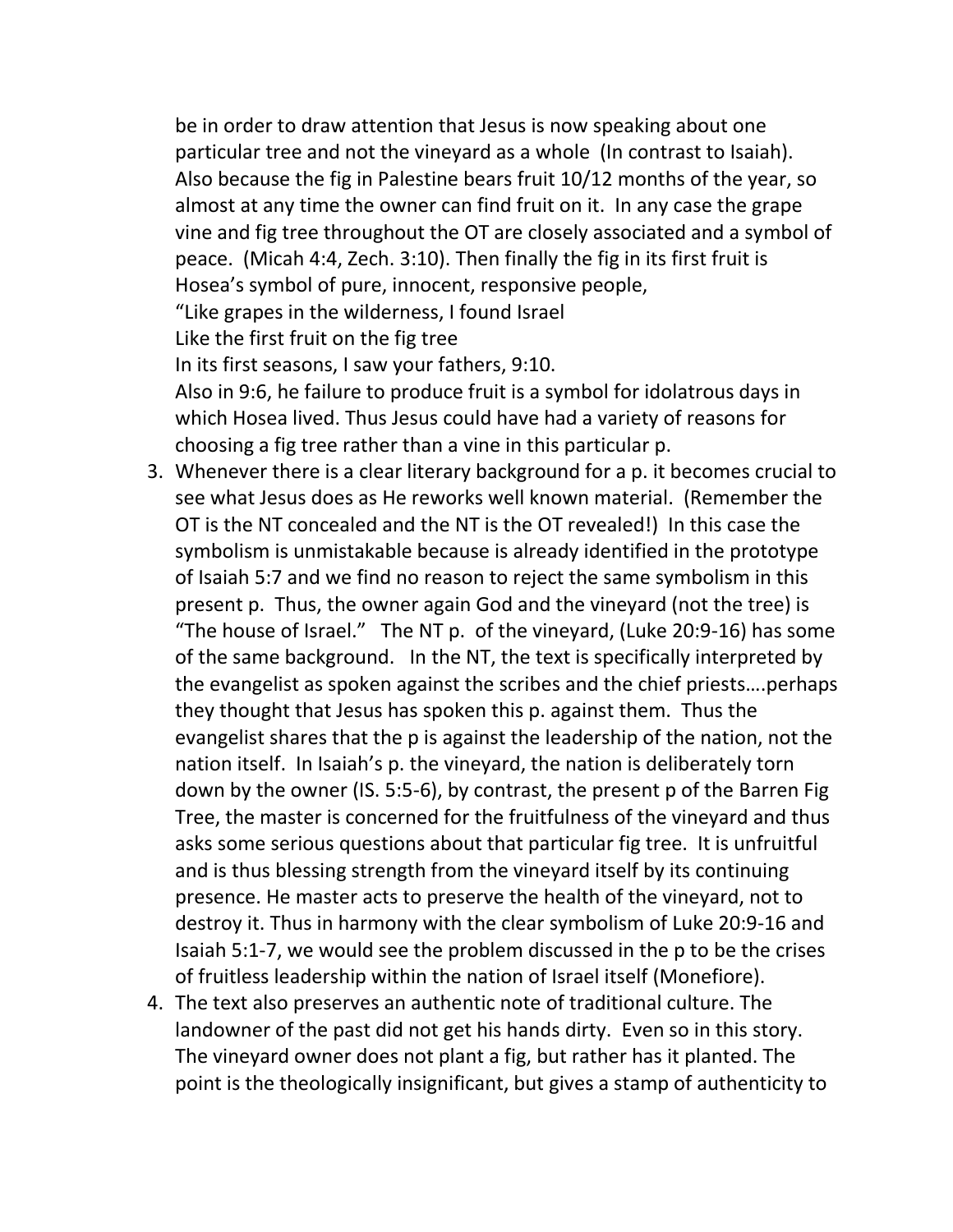the p. as a story that fits in ME culture. Thus, is a simple and straightforward manner, the problem is stated in the opening stanza;

5. STANZA TWO:

| And he said to the vinedresser,        | <b>MASTER SPEAKS</b> |
|----------------------------------------|----------------------|
| "Behold! These three years             | <b>THREE YEARS</b>   |
| I have come seeking fruit on this tree | <b>SEEK FRUIT</b>    |
| And he found none                      | <b>NO FRUIT</b>      |

The owner and the vinedresser cooperated in the planting of the first vineyard. Now they cooperate in the evaluation of the problem. The common understanding of the time sequence is that the tree would have three years in which to grow. Then for three years the fruit was considered forbidden, according to Leviticus 19:23. The fruit of the fourth year, (that is, the seventh year of the tree's life) was considered clean and was offered to the Lord. (Lev. 19:24). The details in this brief p. are scanty, but the probable intent is that the master is seeking this  $7<sup>th</sup>$  year fruit specified in Luke 19:23 as an offering to the Lord, as he has been seeking it for 3 years. The master would not "come seeking," the unpurified fruit of years four to six of the tree's life. Now nine years have passed since the planting of the tree. Thus for three years he sought the first fruits and has been disappointed three times. Now nine years have passed since the planting of the tree. The situation seems hopeless. If our identification of the symbolism of the p. is correct this stanza is saying that quite enough time has passed for the current leadership of the nation to produce the fruits expected of it (Probably the fruits of repentance, see Luke 3:8). The master has waited patiently, long beyond the expected time of fruit-bearing. His conclusion is set out in stanza three.

6. STANZA THREE:

*Dig it out! DIG OUT*

## *Why should it exhaust the ground?" SAVE THE GROUND*

Not only does the disappointing tree fail to produce fruit and take up space that could be used for other useful plants, but it drains strength out of the ground, thereby exhausting it. In his concern for good soil in the good vineyard, the master orders the fig tree to be dug out.

7. Here an authentic note in the story appears, in the West woodsmen cut down trees, in the ME, the tree is 'dug out.' The tree, with its stump and